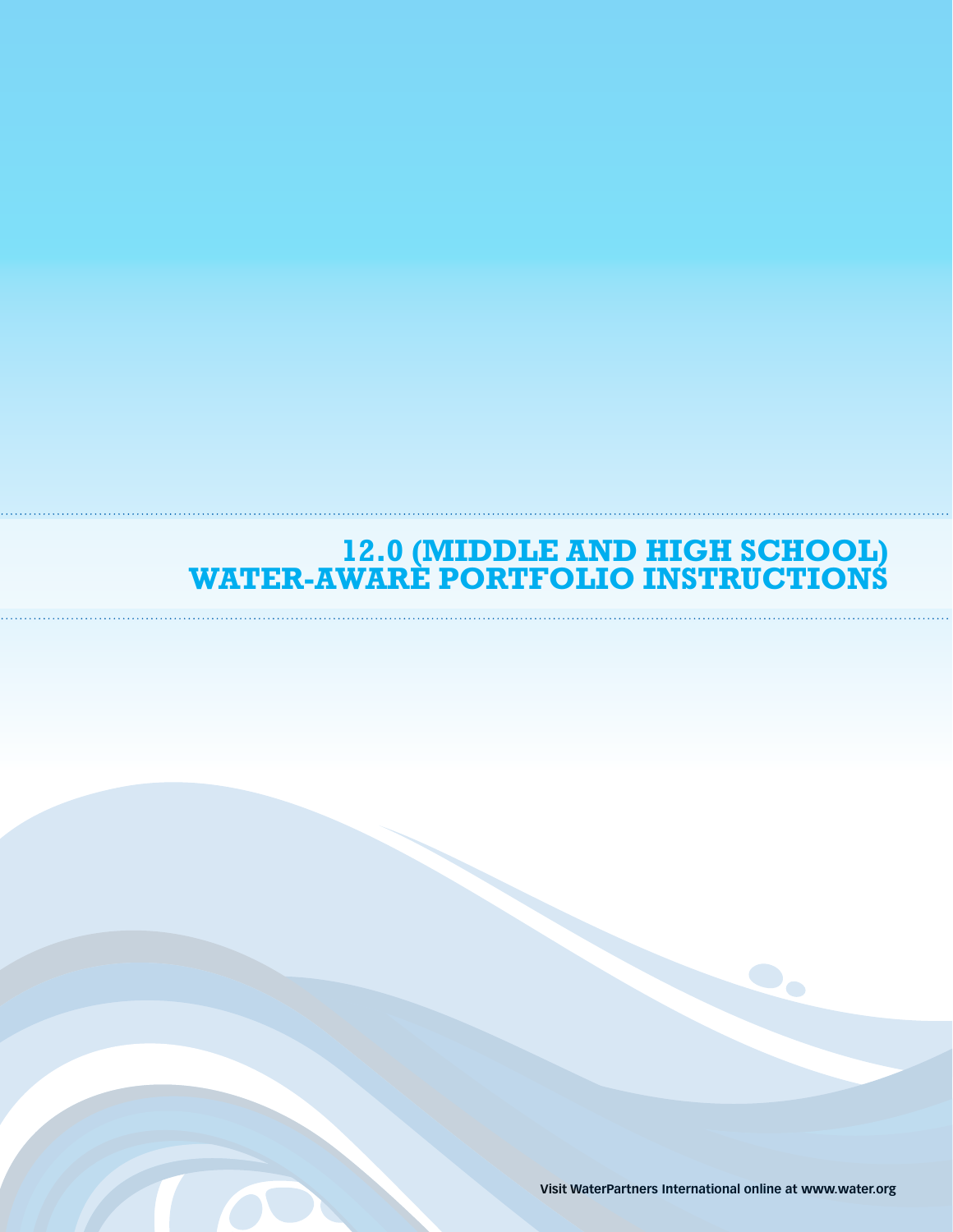## **Water-Awareness Portfolio Instructions**

A portfolio is a record demonstrating what students learn over an extended period of time for a specific unit such as a "global water crisis" unit or "water-awareness" unit. The introduction of a water portfolio is an effective technique teachers can use to interface water curriculum with ongoing assignments and activities in any subject including economics, geography, biology, language arts, social studies, and environmental science.

- The participation and completion of a global water crisis or water-awareness portfolio will give students access to knowledge and awareness of current water conditions in developing nations, an increased awareness of the need for conservation practices and the value of water as a shared global resource.
- Students who are involved in creating the portfolio gain valuable experience in setting their own goals and standards of excellence. The process of creating many entries over time gives students a sense of ownership and control over their own learning.
- Portfolios that have depth, duration, and complexity will challenge students and motivate them towards construction of knowledge. They will acquire problem-solving, planning, and self- evaluation skills. Students will process and generalize information to make predictions about, and generate solutions for, the global water crisis. The written components of a portfolio also strengthen reading comprehension and writing skills that benefit students in standardized testing conditions.

## **Materials needed:**

A three-ring notebook or a folder with pockets Instructor prompts (see sample portfolio entry prompts below)

A portfolio may include a variety of written assignments: journal entries, poetic responses to a piece of art or journalism, letters, essays, reports, stories, timelines, creative writing, book summaries, article summaries and/or WebQuests.

Non-written entries may include: drawings, original artwork, photos, brochures, maps, charts, computer-generated graphics, maps and/or illustrations, etc. Students should demonstrate correct grammar, punctuation, spelling, and vocabulary usage in all entries.

## **Sample prompts for a water-awareness portfolio:**

Students will visit a broad collection of websites to raise water awareness. Students will create a chart and briefly describe water crisis information found of each of the following websites:

**National Geographic: (http://www.nationalgeographic.com) Environmental Protection Agency: (http://www.epa.gov) American Museum of Natural History: (http://www.amnh.org) Discovery Education: (http://www.discoveryeducation.com)**